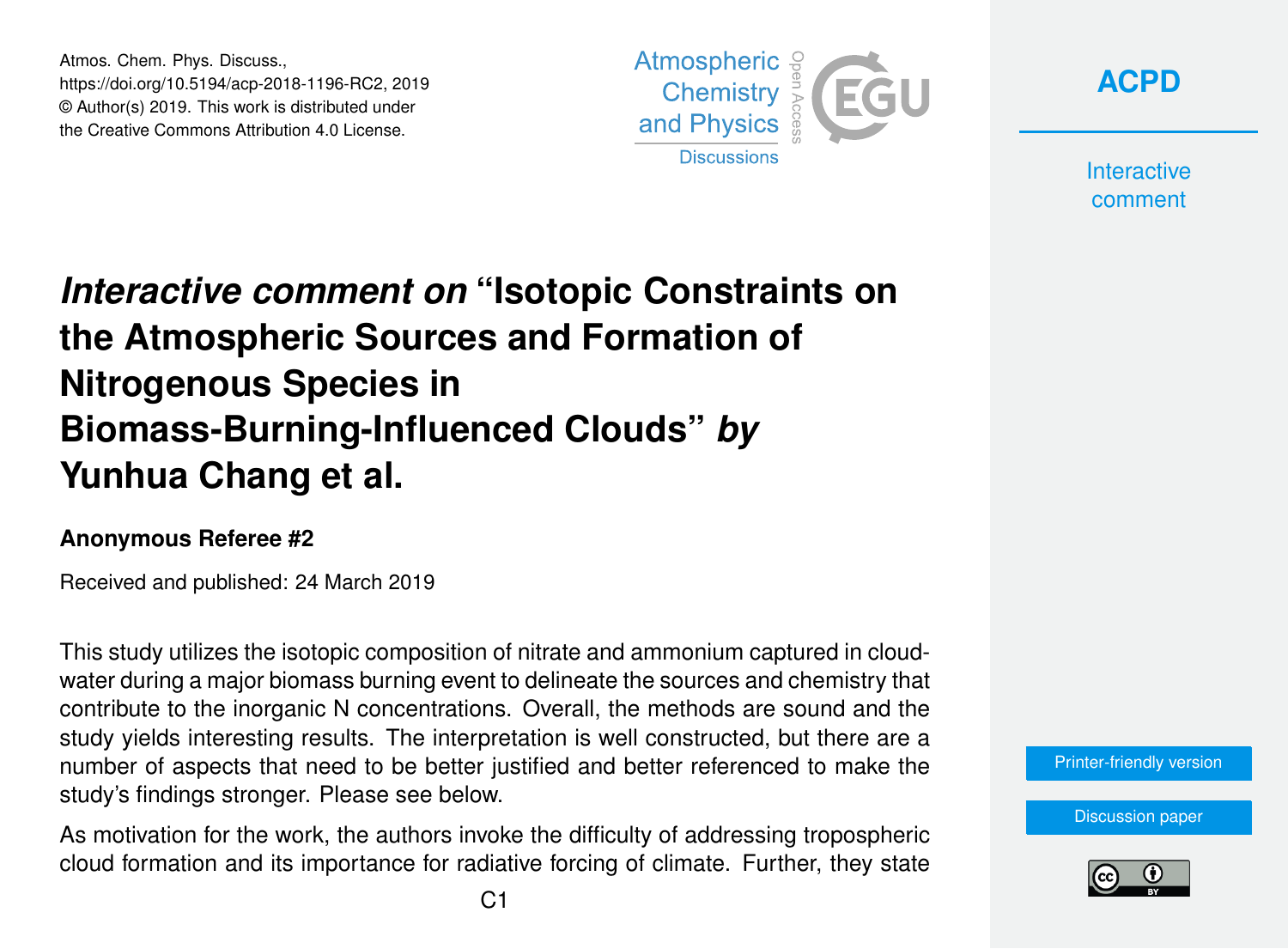the importance of cloud properties linked to aerosol and precipitation chemistry. In the end, however, there is not a direct connection back to how understanding and quantifying the sources of nitrate and ammonium in this case actually link to clouds, cloudwater or their properties. It would be useful if the authors could make a stronger link in the end of the work, or edit the motivation to better fit the outcomes of the study.

There are several instances of discussing the link between nitrate formation pathways and the oxygen isotopic composition of nitrate without references. This is fairly well established in the literature already – with an emphasis on D17O in works such as Michalski et al. (2003, 2004, 2005, 2011 etc), Alexander et al. (2009), Morin et al. (2011), and an emphasis on d18O in works such as Hastings et al. (2003, 2004, 2013), Elliott et al. (2009). Many of these works are already cited by the authors, but it should be made more clear in several places in the manuscript where the framework for interpreting d18O comes from. The text reads as if this current study is establishing that the oxygen isotopic signature (d18O) comes from chemical formation of nitrate – yet this was established as early as in Hastings et al. (2003). For instance, please add references to the first line on page 5; to line 216 on page 11; discuss more how equations 1-4 are generated and the fact that they are largely based upon previous work (for instance Hastings et al. 2003 and Michalski et al. 2011!).

Related to this, the authors should compare the quantification of the oxidation chemistry with the expectations set forth in Alexander et al., 2009. While Alexander et al. is a modeling study, with significant uncertainties, it still would be helpful to understand a greater context for the findings in this study and whether they reflect what we expect in terms of atmospheric chemistry in the extratropics or whether the observations are suggesting something new that modelers need to be thinking about. Furthermore, it needs to be justified why only the OH and N2O5 pathways for HNO3 formation are used (page 15). In biomass burning plumes (and in initial emissions measured in the laboratory), a great deal of organics are also found. This makes it likely that RO2 and/or H-abstraction pathways would be important as well. How can this not be included here?

## **[ACPD](https://www.atmos-chem-phys-discuss.net/)**

**Interactive** comment

[Printer-friendly version](https://www.atmos-chem-phys-discuss.net/acp-2018-1196/acp-2018-1196-RC2-print.pdf)

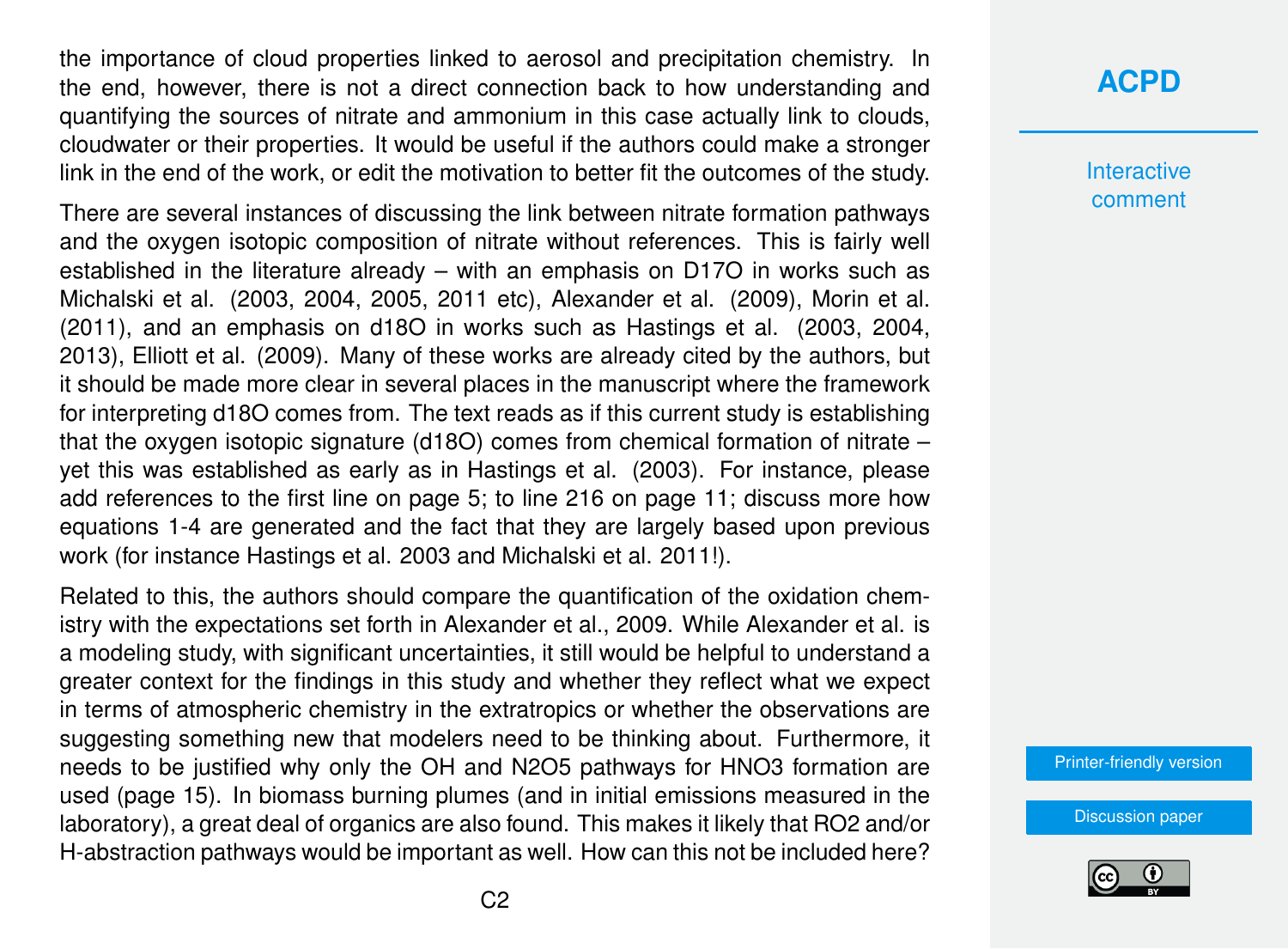Also, what is assumed for the initial d18O-NOx in equation 2. It appears there are more unknowns than knowns for equation 2 as currently discussed in the manuscript. In the end, it is hard to justify the conclusion (like 330) that N2O5 is particularly important in cloudwater without further justification as to why only OH and N2O5 pathways are important to begin with. (On BB emissions and plumes: this is just a sampling of relevant literature and there may be better studies to reference that are more relevant to the field location in China in this study – Akagi et al., 2013; Alvarado et al. 2009a and 2009b and 2015; Burling et al., 2011; Yokelson et al. 2008 and references therein)

What is the expectation for lifetime of the nitrate and ammonium in this study? Models suggest that the lifetime of NOx should be  $\sim$ 1 – 1.5days at this latitude (Levy et al., 1999) and that the lifetime of nitrate and ammonium aerosols (globally) is on the order of 3-5 days (Xu and Penner, 2012). The other tracers (e.g. levoglucosan) and transport patterns help to establish the likely influence of the biomass burning smoke, but this should be better integrated in the manscuript with expectation for the formation and transport of nitrate and ammonium, since the different tracers would be expected to have different lifetimes.

The methods section should include the details of the HYSPLIT back-trajectories – what meteorological dataset is used? At what heights? Etc. Also, it should be justified why 48-hours is used and tied to the question above regarding expected lifetimes for nitrate and ammonium.

On page 8, line 165-167 it is stated that the raw d15N-NO3- data was corrected to the calculate the N isotope fractionation. How is this done? What values were found? How does this compare with expectations in the literature for the computed fractionations (i.e. Walters and Michalski (2015), Walters et al. (2016) and Chang et al. (2018))?

There is discussion of the fractionation of conversion from NH3 gas to NH4+ aerosol on pages 11-13. The authors should also consider newer work on this subject – Walters et al. (2019) as it is highly relevant to the discussion here.

[Discussion paper](https://www.atmos-chem-phys-discuss.net/acp-2018-1196)



**Interactive** comment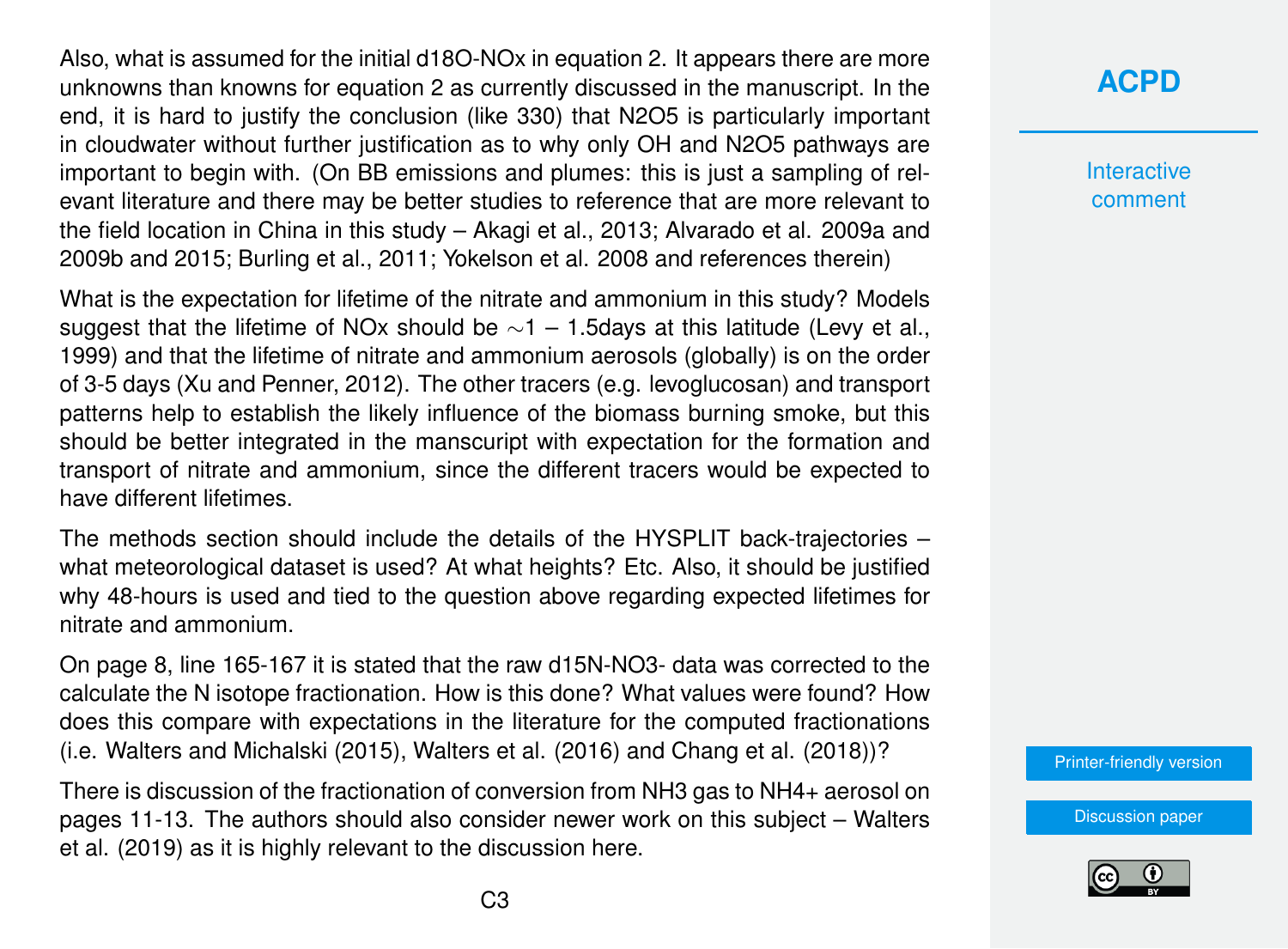Additional specific comments:

Line 26: This phrasing is awkward – perhaps change to "However, this challenge is difficult to address quantitatively based on the sole use of bulk chemical properties."

Line 94: there is one study in Hawaii that includes fog deposition at a high altitude site that might be relevant here (Carillo et al., 2002). Even if the data is not directly comparable it should be considered that the current manuscript is not the only measurements that exist.

Line 225-230: The discussion of the 33 per mil isotope effect found by Heaton should be cited as such. It is mentioned here as if this is well established, but Heaton himself in this work considers the study preliminary. Also please see Walters et al. (2019).

Line 256: The idea that this validates the approach seems circular in logic. The isotope ranges and fractionations incorporated into the mixing model begins with assumptions about what sources should be important; the fact that the modeling then yields the conclusion that biomass burning is an important source follows from the initial assumptions, it does not in fact justify those initial assumptions. Additional data of other kinds that suggest the same conclusion are more appropriate for making this claim.

Supplement: please consider more recent observations of d15N-NOx for vehicles and especially for soils (Miller et al. 2017, 2018; Yu and Elliott, 2017) and the issues related to previous collection techniques for source signatures (Fibiger et al., 2014). The references listed for the biogenic soil emissions are not really relevant.

References cited:

Akagi, S. K., Yokelson, R. J., Burling, I. R., Meinardi, S., Simpson, I., Blake, D. R., McMeeking, G. R., Sullivan, A., Lee, T., Kreidenweis, S., Urbanski, S., Reardon, J., Griffith, D. W. T., Johnson, T. J. and Weise, D. R.: Measurements of reactive trace gases and variable O3 formation rates in some South Carolina biomass burning plumes, Atmos Chem Phys, 13(3), 1141–1165, doi:10.5194/acp-13-1141-2013, 2013.

**[ACPD](https://www.atmos-chem-phys-discuss.net/)**

**Interactive** comment

[Printer-friendly version](https://www.atmos-chem-phys-discuss.net/acp-2018-1196/acp-2018-1196-RC2-print.pdf)

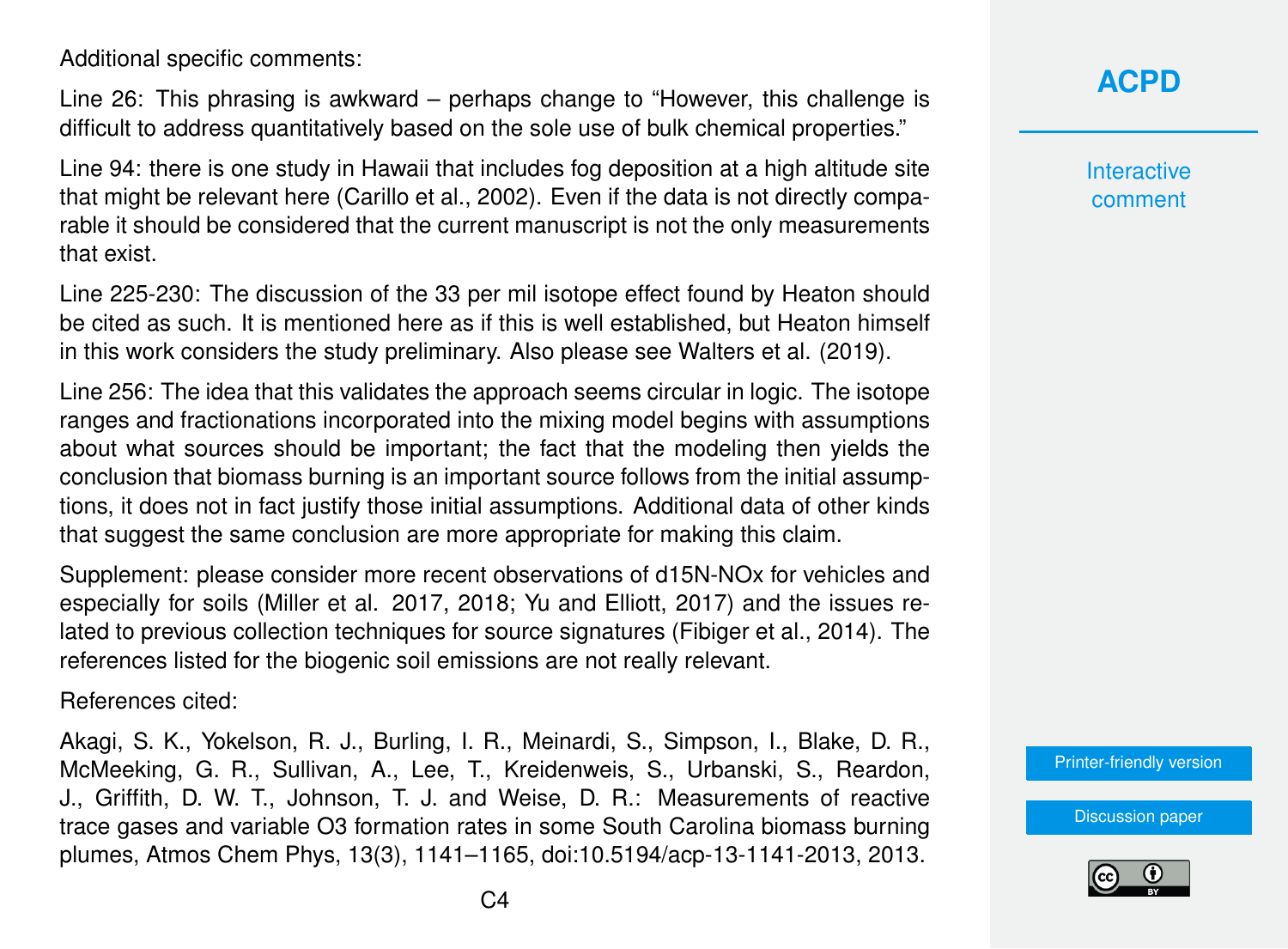Alvarado, M. J. and Prinn, R. G.: Formation of ozone and growth of aerosols in young smoke plumes from biomass burning: 1. Lagrangian parcel studies, J. Geophys. Res. Atmospheres, 114(D9), doi:10.1029/2008JD011144, 2009.

Alvarado, M. J., Wang, C. and Prinn, R. G.: Formation of ozone and growth of aerosols in young smoke plumes from biomass burning: 2. Three-dimensional Eulerian studies, J. Geophys. Res. Atmospheres, 114(D9), doi:10.1029/2008JD011186, 2009.

Alvarado, M. J., Lonsdale, C. R., Yokelson, R. J., Akagi, S. K., Coe, H., Craven, J. S., Fischer, E. V., McMeeking, G. R., Seinfeld, J. H., Soni, T., Taylor, J. W., Weise, D. R. and Wold, C. E.: Investigating the links between ozone and organic aerosol chemistry in a biomass burning plume from a prescribed fire in California chaparral, Atmos Chem Phys, 15(12), 6667–6688, doi:10.5194/acp-15-6667-2015, 2015.

Burling, I. R., Yokelson, R. J., Akagi, S. K., Urbanski, S. P., Wold, C. E., Griffith, D. W. T., Johnson, T. J., Reardon, J. and Weise, D. R.: Airborne and ground-based measurements of the trace gases and particles emitted by prescribed fires in the United States, Atmos Chem Phys, 11(23), 12197–12216, doi:10.5194/acp-11-12197-2011, 2011.

Carrillo, J. H., M. G. Hastings, D. M. Sigman, and B. J. Huebert, Atmospheric deposition of inorganic and organic nitrogen and base cations in Hawaii, Global Biogeochem. Cycles, 16(4), 1076, doi:10.1029/2002GB001892, 2002.

Fibiger, D.L., M.G. Hastings, A.F. Lew, R.E. Peltier, Collection of NO and NO2 for isotopic analysis of NOx emissions, Analytical Chemistry, 86 (24), 12115–12121, doi: 10.1021/ac502968e, 2014.

Michalski, G. S.K. Bhattacharya, and D. F. Mase, Oxygen Isotope Dynamics of Atmospheric Nitrate and Its Precursor Molecules (Chapter 30), in M. Baskaran (ed.), Handbook of Environmental Isotope Geochemistry, Advances in Isotope Geochemistry, DOI 10.1007/978-3-642-10637-8\_30, # Springer-Verlag Berlin Heidelberg 2011.

Miller, D.J., J. Chai, F. Guo, C.J. Dell, H. Karsten, and M.G. Hastings, Isotopic composi-

Interactive comment

[Printer-friendly version](https://www.atmos-chem-phys-discuss.net/acp-2018-1196/acp-2018-1196-RC2-print.pdf)